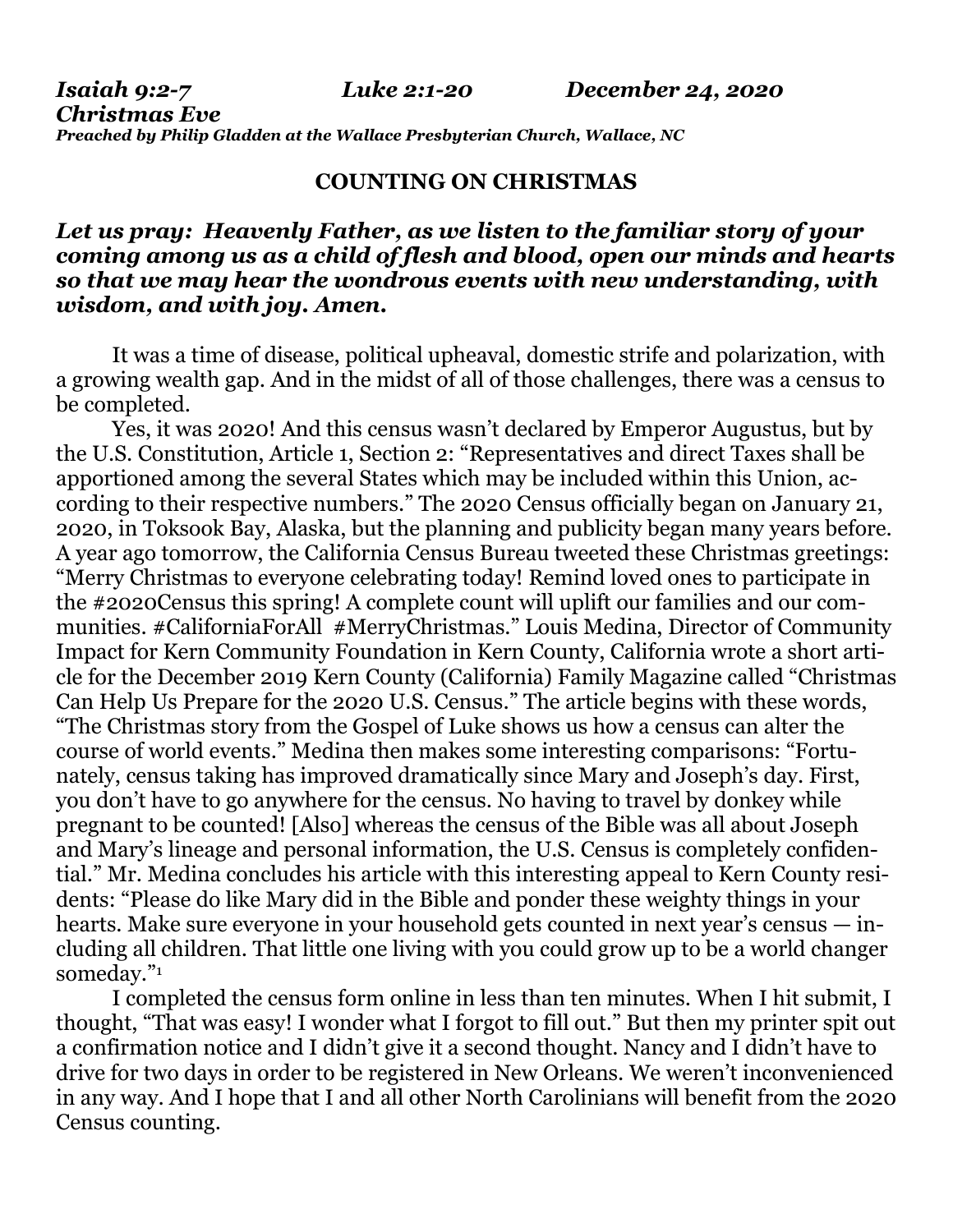What a contrast to the decree from Emperor Augustus that "all the world" should be enrolled in a census. First of all, the citizens of Galilee and Judea hardly benefited from that census. Our 2020 Census will determine our state's representation in the U.S. Congress for the next ten years. Emperor Augustus' census was administered to collect taxes to feed the masses in Rome and pay for the occupying armies in places such as Galilee and Judea. Second, Joseph and Mary, along with lots of other people, had to make a long, hard, and potentially dangerous journey of about 70 miles from Nazareth in the north to Bethlehem in the south. We can drive 70 miles in an hour. Traveling on foot (or donkey?) up and down the Galilean and Judean hills and detouring to the East beyond the Jordan River in order to avoid the area where the Samaritans lived added miles and hours and days and dangers. Try to imagine making that trip when nine months pregnant or worried about your pregnant wife!

The gospel writer Luke is known for adding historical markers to his story, such as letting us know about Caesar Augustus and Governor Quirinius. But Luke has a greater purpose for including these figures. He draws a sharp contrast. On the one hand, there is the Emperor sitting on his throne in Rome, the capital of the empire, exerting his authority and power and ruling by fear, who decrees that "all the world" should be registered. It's an imperial claim by Augustus. In reality, "all the world" meant the Roman Empire. Granted, the empire was large, but it hardly covered "all the world." On the other hand, there is the announcement from the angel to the terrified shepherds, "Do not be afraid; for see — I am bringing you good news of great joy for *all the people*: to you is born this day in the city of David a Savior, who is the Messiah, the Lord." (Luke 2:10-11)

Caesar Augustus was sitting on his throne in Rome. The baby Jesus was wrapped in swaddling clothes and lying in a manger in Bethlehem. Instead of all of the pomp and circumstance of political and religious power, prestige, and position, Jesus' birth is so very ordinary. In fact, the birth of "a Savior, who is the Messiah, the Lord" is reported in thirty-one words: "And she gave birth to her firstborn son and wrapped him in bands of cloth, and laid him in a manger, because there was no room for them in the inn." (Luke 2:7) It was a time of disease, political upheaval, domestic strife and polarization, with a growing wealth gap. And in the midst of all of those challenges, there was a census to be completed. But also in the midst of all of those challenges — 2000 years ago and today — there is "good news of great joy." Jesus Messiah, Savior, and Lord is born in Bethlehem!

One of my favorite paintings is by a Flemish Renaissance artist named Pieter Bruegel the Elder. It is called The Census at Bethlehem (also The Numbering at Bethlehem). He painted it in 1566, following the very harsh winter of 1565. Despite the title, the scene is of a winter day in a typical Flemish town. You can see the painting on the screen right now. Because there are so many details to look at, let me describe a few of them. People are going about their everyday business. Children are having a snowball fight. A pig is being slaughtered. There is a man sitting on the ground as he laces up his ice skates. In the distance the church stands on one side of the pond, surrounded by houses. The ruins of a castle stand opposite. In the foreground there is a group of peo-